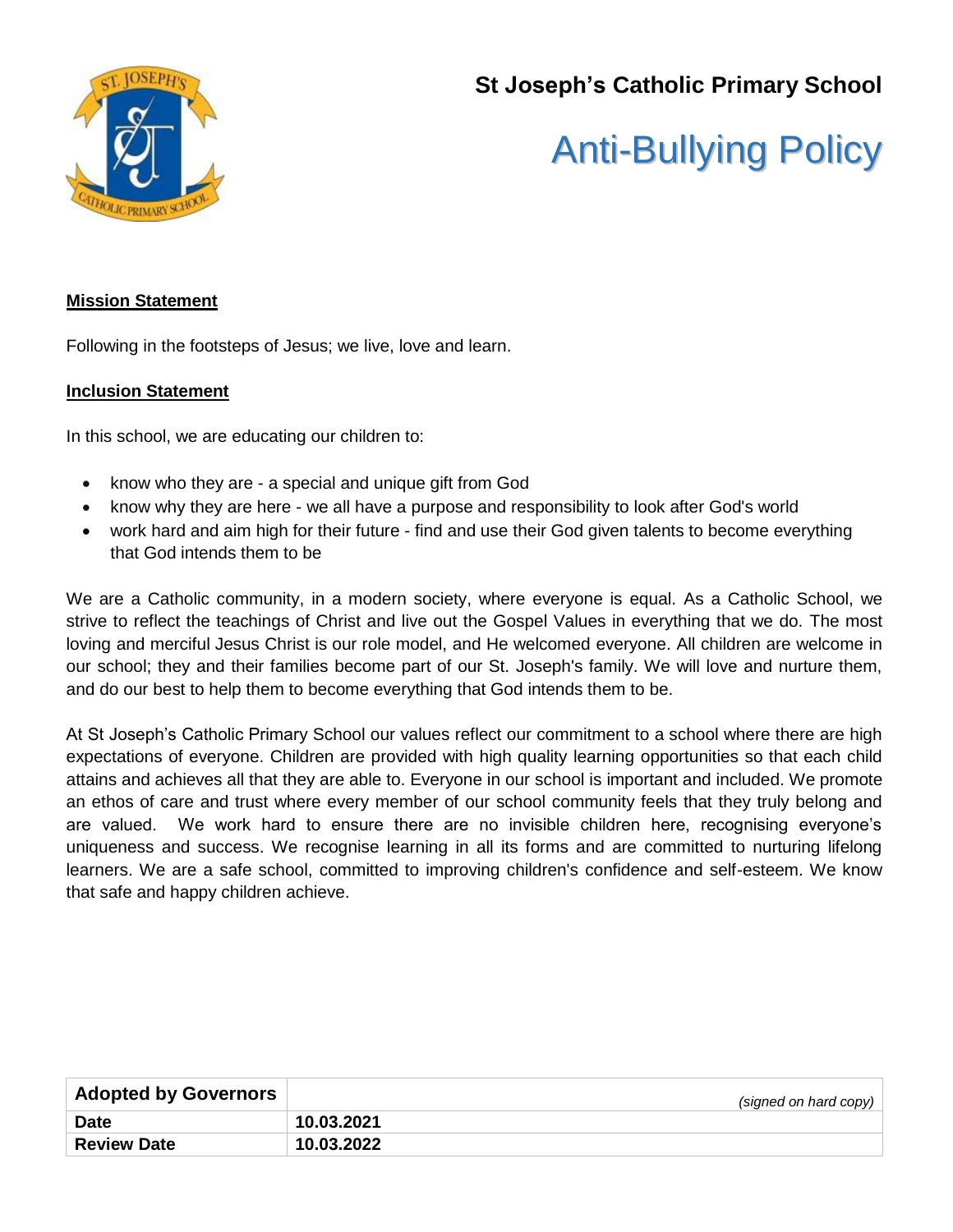# **Statement of Intent**

At St Joseph's Catholic Primary School we are committed to providing a warm, caring and safe environment for all our children so that they can learn and play in a relaxed and secure environment. In our Christ centered approach we encourage all our children to follow the Gospel Values of love, kindness, compassion and respect towards everyone.

Bullying of any kind is unacceptable and will not be tolerated in our school. We take all incidents of bullying seriously. Bullying hurts. No-one deserves to be a victim of bullying. Everybody has the right to be treated with respect and pupils who are bullying others need to learn different ways of behaving.

At St Joseph's, we acknowledge that bullying does happen from time to time – indeed, it would be unrealistic to claim that it does not. When bullying does occur, everyone should be able to tell and know that incidents will be dealt with promptly and effectively in accordance with our anti-bullying policy. We are a *TELLING* school. This means that *anyone* who knows that bullying is happening is expected to tell the staff.

If there is a complaint about bullying we will:

- deal with your complaint honestly, politely and in confidence;
- look into it thoroughly, fairly and as quickly as possible;
- keep you up to date with what we are doing;
- apologise if we make a mistake;
- tell you what we are doing to put things right.

# **Aims and Objectives of this Policy**

The aim of this policy is to try and prevent and deal with any behaviour deemed as bullying.

The implementation of this policy will create an ethos where bullying is regarded as unacceptable so that a safe and secure environment is created for everyone to learn and work in.

All members of the school have a responsibility to recognise bullying when it occurs and take appropriate action in accordance with the school policy.

This will happen in the following ways:

- The school will meet the legal requirement for all schools to have an anti-bullying policy in place.
- The school will work closely with other professional agencies to ensure that children stay safe as stated in The Children Act 1989, The SEN and Disability Act 2001, The Government Green Paper 'Every Child Matters' 2003 (outcome 2), The Children Act 2004 and Keeping Children Safe in Education (2020).
- All governors, teaching and non-teaching staff, pupils and parents/guardians will have an understanding of what bullying is.
- All governors, teaching and non-teaching staff will know what the school policy is on bullying and will consistently and swiftly follow it when bullying is reported.
- All pupils and parents/guardians will know what the school policy is on bullying and what they can do if bullying occurs.
- Pupils and parents/guardians will be assured that they will be supported when bullying is reported.
- Whole school initiatives (staff training, celebration assemblies etc) and proactive teaching strategies (RE, PHSE [Personal, Health & Social Education] , circle time, ) will be used throughout the school to reduce the opportunities for bullying to occur.
- A positive, caring ethos will be created within the school environment where everyone can work, play and express themselves, free from the fear of being bullied.

# **What Is Bullying?**

The children were all asked this question and the school has adopted the following collaborative definition of bullying which is our shared understanding of what bullying is:

# *Bullying is any deliberate, hurtful, upsetting, frightening or threatening behaviour by an individual or a group towards other people. It is repeated over a period of time and it is very difficult for the*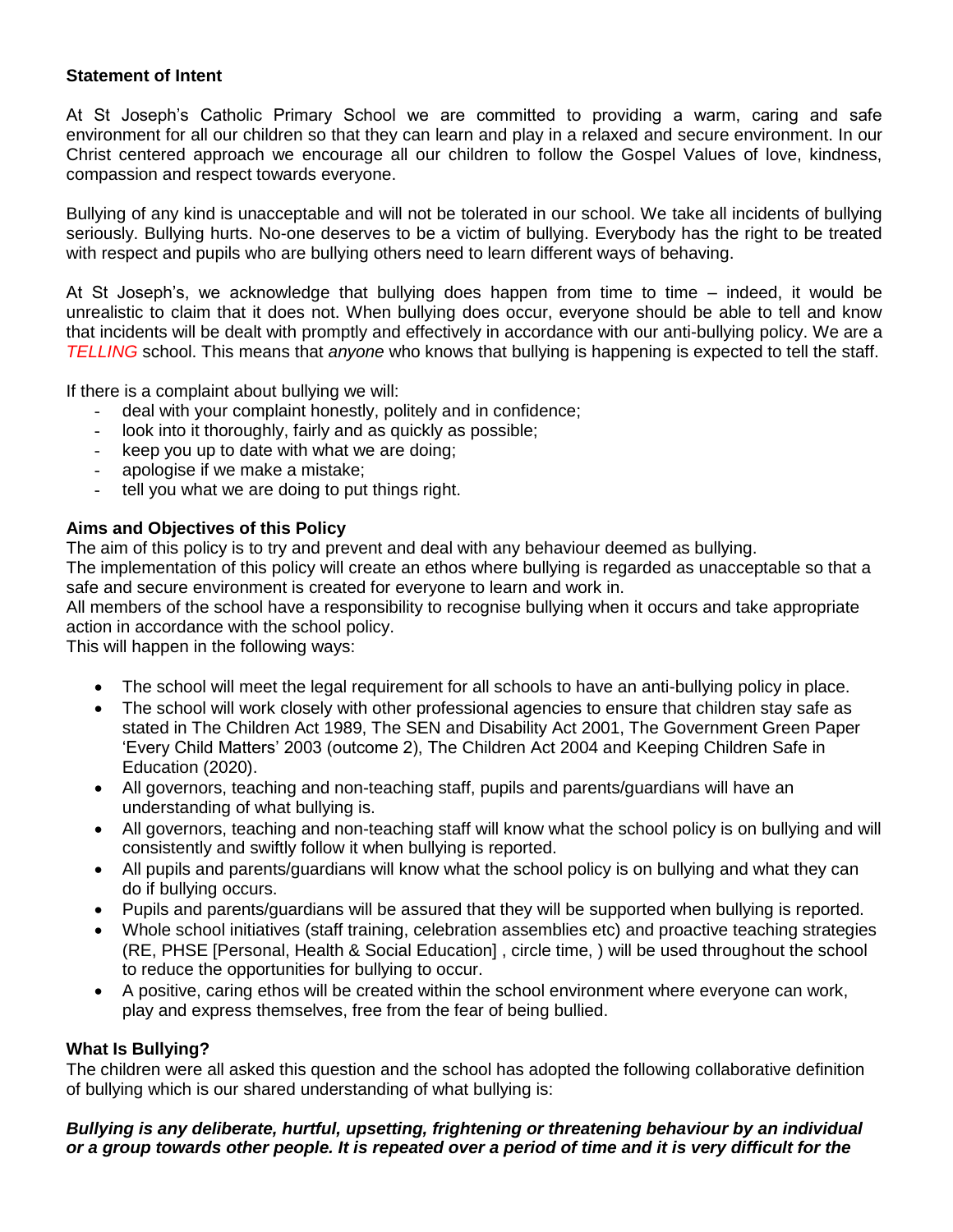#### *victims to defend themselves (remember STOP – it happens Several Times On Purpose). Bullying causes hurt on the inside and on the outside, until the person being bullied feels they can no longer cope. It is mean and results in worry, fear, pain and distress to the victim/s.*

Bullying can be:

- Emotional, being unfriendly, excluding, tormenting (e.g. hiding books, threatening gestures), ridicule, humiliation
- Verbal name-calling, sarcasm, spreading rumours, threats, teasing, making rude remarks, making fun of someone
- Physical pushing, kicking, hitting, pinching, throwing stones, biting, spitting, punching or any other forms of violence, taking or hiding someone's things
- Racist racial taunts, graffiti, gestures, making fun of culture and religion
- Sexual unwanted physical contact or sexually abusive or sexist comments
- Homophobic because of/or focusing on the issue of sexuality
- Online/cyber setting up 'hate websites', sending offensive text messages, emails and abusing the victims via their mobile phones/facebook, MSM, x-box, WhatsApp, snapchat, Roblox, TikTok or other online chat forum.
- Any unfavourable or negative comments, gestures or actions made to someone relating to disability or special educational needs.

# **Bullying is not:**

It is important to understand that bullying is not the *odd occasion* of falling out with friends, name-calling, arguments or when the occasional trick or joke is played on someone. It becomes bullying if it is done several times on purpose (STOP).

Children sometimes fall out, hurt each other or say things because they are upset. When occasional problems of this kind arise it is not classed as bullying. It is an important part of children's development to learn how to deal with friendship breakdowns, the odd name-calling or childish prank. We all have to learn how to deal with these situations and develop social skills to repair relationships, as a school we are very pro-active in developing resilience within all our children.

# **Where does bullying happen?**

It can happen anywhere – in the classroom, in the corridor, in the toilets, in the dining hall, in the playground. Bullying may also happen on the way to and from school. In such cases, the Headteacher is empowered by law to deal with such incidents but must do so in accordance with the school's policy.

At St Joseph's, we are concerned with our children's conduct and welfare outside as well as inside school and we will do what we can to address any bullying issues that occur off the school premises. The following steps may be taken:

- Talk to the local Community Police Officer about problems on the streets
- Talk to the Head Teachers of other schools whose children may be involved in bullying off the premises
- Discuss coping strategies with parents
- Talk to the children about how to handle or avoid bullying outside the school premises

# **Signs and Symptoms**

A child may indicate, by different signs or behaviour, that he or she is being bullied. Adults should be aware of these possible signs and investigate further if a child:

- is frightened of walking to or from school
- doesn't want to go on the school/in the taxi
- begs to be driven to school
- changes their usual routine/route to school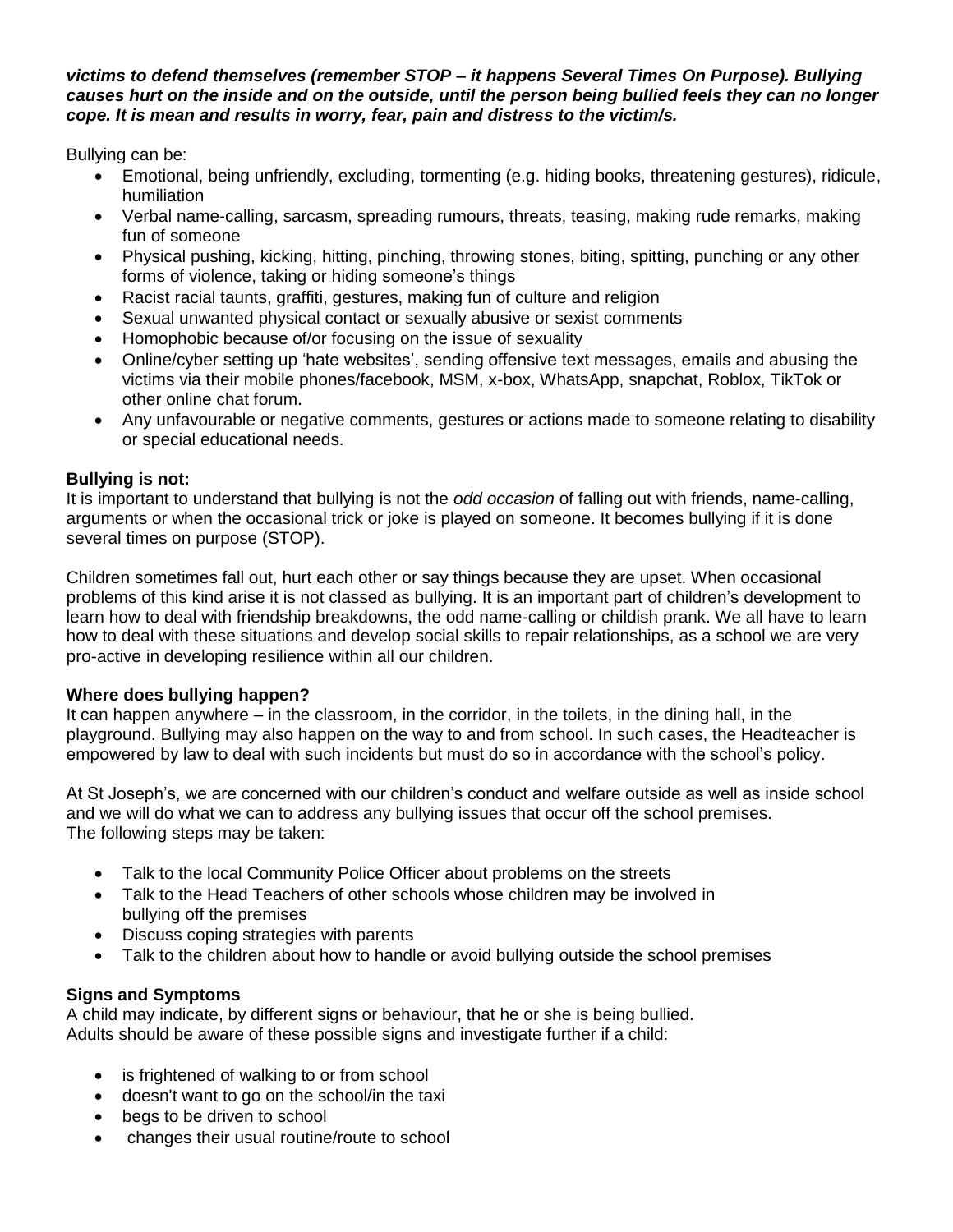- begins truanting
- becomes withdrawn, anxious or lacking in confidence
- starts stammering
- attempts or threatens suicide or runs away
- cries themselves to sleep at night or has nightmares
- feels ill in the morning
- begins to under perform in school work
- comes home with clothes torn or books damaged
- has possessions go "missing"
- asks for money or starts stealing money (to pay the bully)
- has dinner or other monies continually "lost"
- has unexplained cuts or bruises
- comes home starving (money/snack/sandwiches have been stolen)
- becomes aggressive, disruptive or unreasonable
- starts swearing or using aggressive language for no apparent reason
- is bullying other children or siblings
- stops eating
- is frightened to say what's wrong
- gives improbable excuses for any of the above

These signs and behaviours could indicate other problems, but bullying should be considered a possibility and should be taken seriously and investigated as soon as possible.

# **What can you do if you are being bullied?**

Wherever you are in school, you have the right to feel safe. Nobody has the right to make you feel unhappy. If someone is bullying you, it is important to remember that it is not your fault and there are people who can help you. The children were all asked this question and we have included some of their strategies in the list below:

- Try not to let the bully know that he/she is making you feel upset.
- Try to ignore them.
- Be assertive stand up to them, look at them directly in the eye, tell them to stop and mean it.
- Stay in a group, bullies usually pick on individuals.
- Get away as quickly as you can.
- $\bullet$  Tell someone you can trust it can be a teacher, a teaching assistant, a parent, a friend, a brother, a sister or a relative.
- If you are scared, ask a friend to go with you when you tell someone.
- If you don't feel you can talk to someone about it, write it down and post it in the 'Worry' box.
- When you tell an adult about the bullying give them as many facts as you can (What? Who? Where? When? Why? How?).
- Keep a diary of what's been happening and refer to it when you tell someone
- Keep on speaking out until someone listens and helps you.
- Never be afraid to do something about it and quick.
- Don't suffer in silence.
- Don't blame yourself for what is happening.
- Call a helpline.

# **What can you do if you see someone else being bullied?**

# **(The role of the bystander)**

Ignoring bullying is cowardly and unfair to the victim. Staying silent means the bully has won and gives them more power. There are ways you can help without putting yourself in danger. The children have also discussed this question in class and some of the strategies they suggested are listed below:

• Don't smile or laugh at the situation.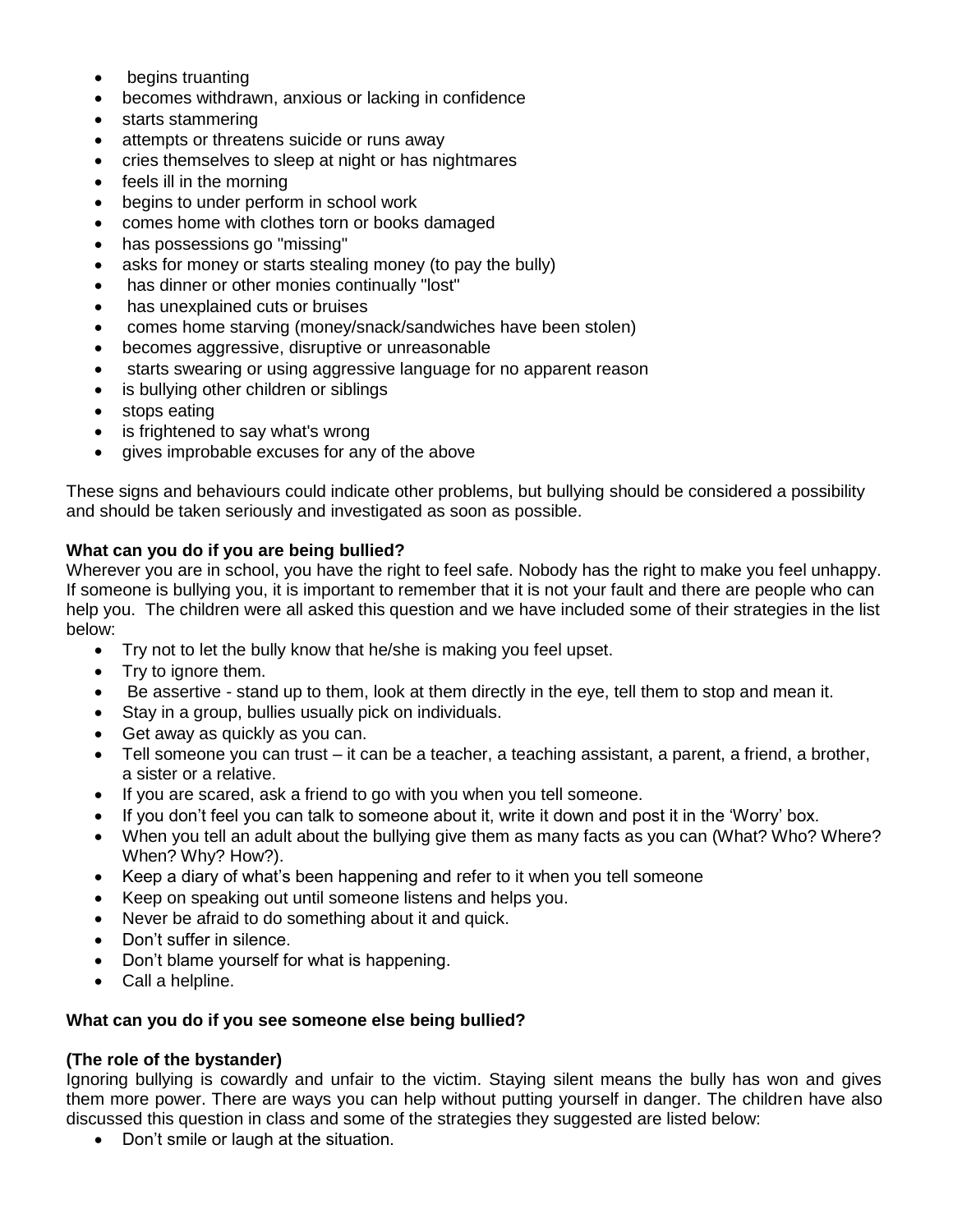- Don't rush over and take the bully on yourself.
- Don't be made to join in.
- If safe to do so, encourage the bully to stop bullying.
- If you can, let the bully know you do not like his or her behaviour.
- Shout for help.
- Let the victim(s) know that you are going to get help.
- Tell a member of staff as soon as you can.
- Try and befriend the person being bullied.
- Encourage the person to talk to someone and get help.
- Ask someone you trust about what to do.
- If you don't feel you can talk to someone about it, write it down and post it in the 'Worry' box.
- Call a helpline for some advice.

# **Bullying of children with Special Educational Needs and/or disabilities**

St Joseph's is an inclusive school. We provide a secure, accepting, safe and stimulating environment where everyone is valued for who they are. In school*,* we may have some children who have special educational needs and/or disabilities. Everyone involved in the school is very aware that these children can be especially vulnerable to bullying and we are therefore particularly vigilant at all times. High attainers, gifted or talented pupils can also be affected by bullying. Staff will treat this type of bullying as seriously and in the same way as any other type of bullying.

# **Procedures for reporting and responding to bullying incidents**

All staff will respond calmly and consistently to all allegations and incidents of bullying.

They will be taken seriously by all staff and dealt with impartially and promptly.

All those involved will have the opportunity to be heard.

Staff will protect and support all children involved whilst allegations and incidents are investigated and resolved.

The following procedure will be used for reporting and responding to bullying allegations or incidents:

- 1. Report all bullying allegations and incidents to staff.
- 2. Staff will make sure the victim(s) is and feels safe.
- 3. Appropriate advice will be given to help the victim(s).
- 4. Staff will listen and speak to all children involved about the incident separately.
- 5. The problem will be identified and possible solutions suggested.
- 6. Staff will adopt a problem solving approach, consulting with colleagues as appropriate
- 7. Appropriate action will be taken quickly to end the bullying behaviour or threats of bullying.
- 8. Staff will reinforce to the bully that their behaviour is unacceptable.

9. The bully (bullies) may be asked to genuinely apologise. Other consequences may take place and appropriate sanctions applied (see next section).

10. If possible, the pupils will be reconciled.

11. An attempt will be made, and support given, to help the bully (bullies) understand and change his/her/their behaviour.

12. Where it is clear that bullying behaviour has occured, the incident will be recorded by staff in the serious incident record book.

13. After the incident has been investigated and dealt with, each case will be monitored to ensure repeated bullying does not continue.

14. Bullying incidents will be discussed at staff meetings.

15. If necessary and appropriate, the Designated member of staff for child protection, Social Services or police will be consulted.

# **The following sanctions may be used:**

- Apologise to the victim(s) verbally or in writing
- Lose golden time
- Lose playtimes